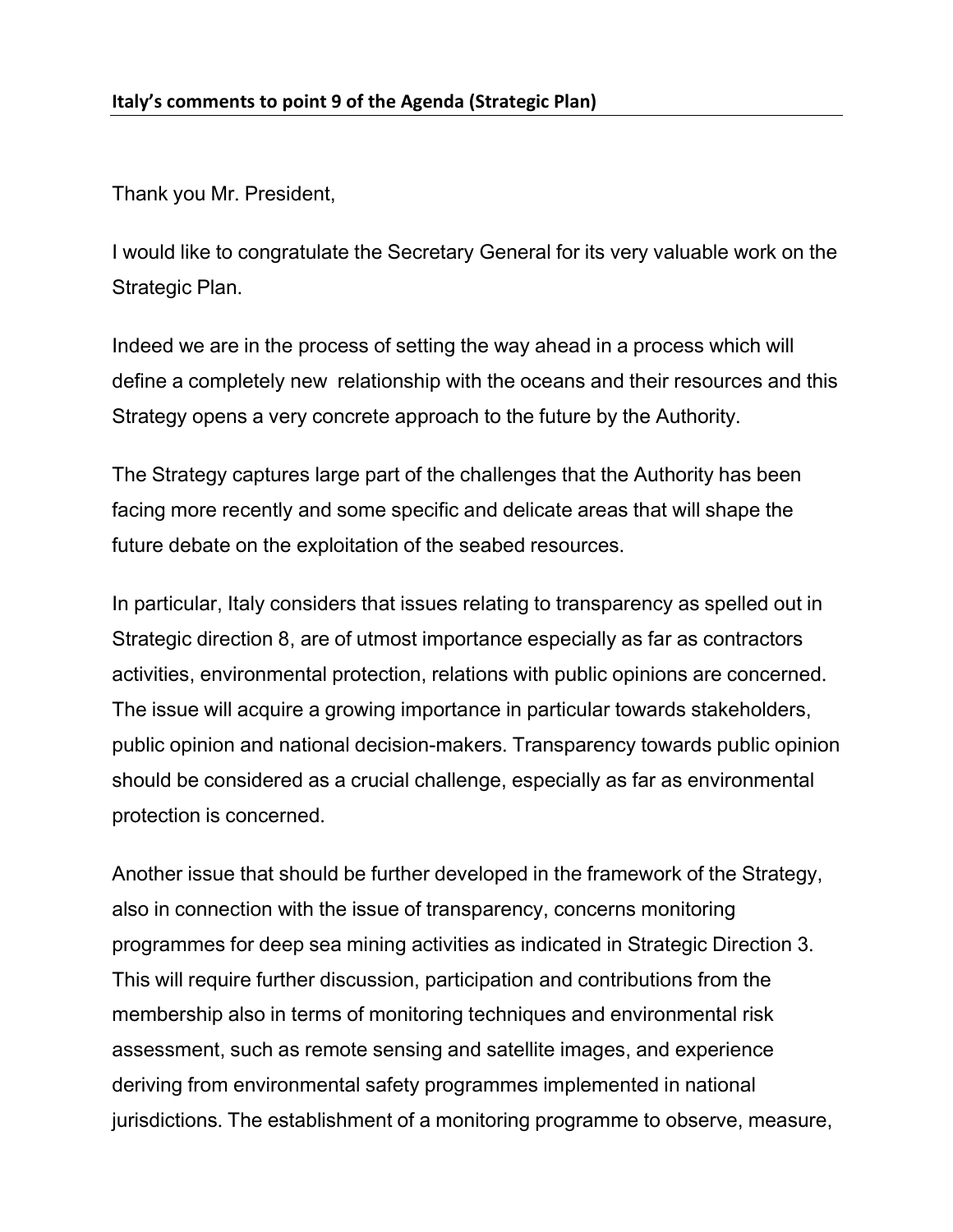evaluate and analyse, on a regular basis, the risks or effects of pollution of the marine environment, as indicated in point i) of the Expected outcomes, should be a priority.

It is also of high importance the stress that the Strategy puts on the promotion of marine scientific and technological research in the Area in Strategic direction 4. In this framework, we believe that means and methodologies to mobilize adequate resources for marine scientific research are fundamental and will need to be further spelled out and planned in the course of this five-year period. In connection to this I am pleased to announce that Italy is in consultation with the Secretariat in view of organizing a Workshop with the title "From offshore oil&gas to deep sea mining" which will aim at exploring the possible relationships between deep sea oil&gas offshore technology and the emerging deep seabed mining industry. The venue identified for this Workshop is the forthcoming 2019 Offshore Mediterranean Conference, which will take place on March 29-31, 2019 in Ravenna, the hub of the offshore industry in the Mediterranean. In addition to the obvious technological spillovers from the oil&gas sector, the Workshop will also be able to benefit from expertise of management systems and best practices of the oil&gas deep sea drilling sector in minimizing the environmental impacts in an area, such as the Mediterranean Sea, which is a semi-closed basin with high level of endemicity of marine species.

Finally, in the framework of the Strategy, we support the request to the Secretary General made in the Draft decision of the Assembly to prepare a high-level action plan including performance indicators and a list of concrete outputs. This will help setting concrete targets and parameters of evaluation, especially in line with the indicators of Sustainable Development Goal 14 on enhancing the conservation and sustainable use of oceans, it will also facilitate Member States and the Authority itself in making work plan adjustments, if necessary, and measure the results, in terms of progress, during the five-year period.